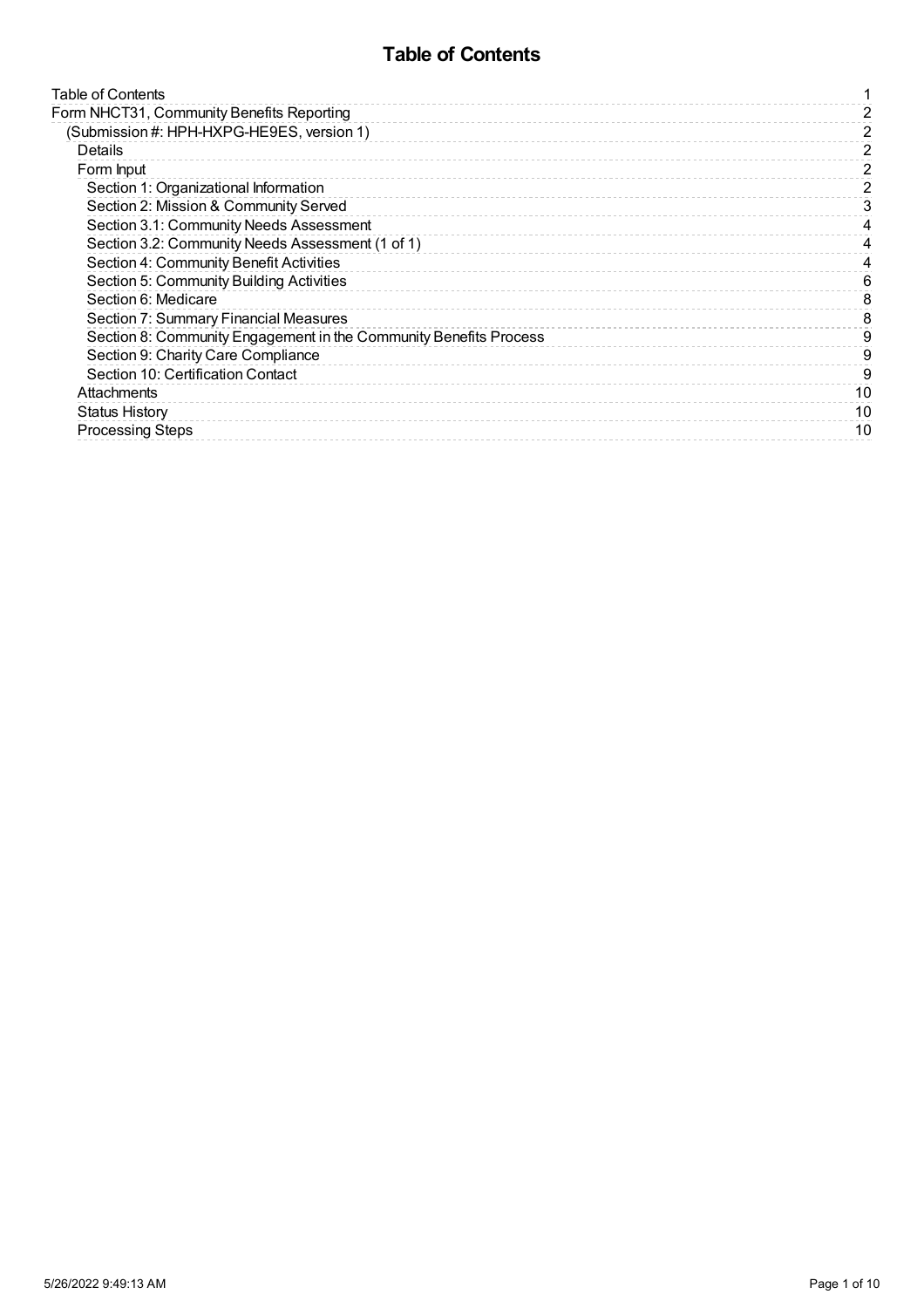# <span id="page-1-0"></span>**Form NHCT31, Community Benefits Reporting**

version 1.14

<span id="page-1-1"></span>**(Submission #: HPH-HXPG-HE9ES, version 1)**

# <span id="page-1-2"></span>**Details**

**Submitted** 5/12/2022 (14 days ago) by Catherine Raymond **Alternate Identifier** Lake Sunapee Home Care and Hospice **Submission ID** HPH-HXPG-HE9ES **Status** Submitted

# <span id="page-1-3"></span>**Form Input**

# <span id="page-1-4"></span>**Section 1: Organizational Information**

**For Fiscal Year Beginning** 10/1/2020

**Organization Name** Lake Sunapee Home Care and Hospice

#### **Street Address**

107 Newport Road New London, New Hampshire 03257

**Federal ID #** 23-7066056

**State Registration #** 2522

**Website address (must have a prefix such as "http://www."** http://www.lakesunapeevna.org

Yes **Is the organization's community benefit plan on the organization's website?**

#### **Chief Executive**

**First Name** Jim **Last Name** *Culhane* **Phone Type Number Extension** Business 6035264077 264 **Email** jculhane@lakesunapeevna.org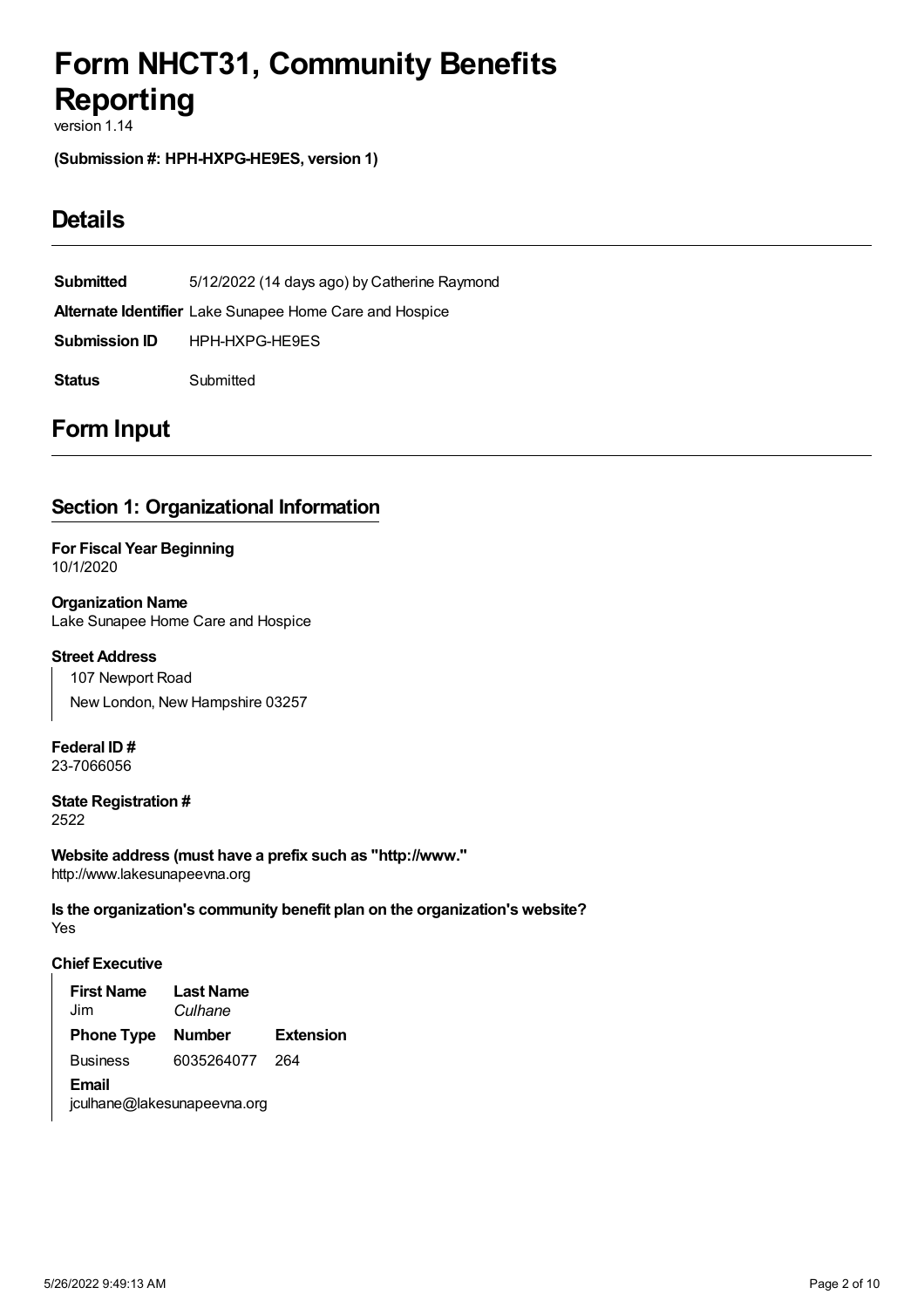#### **Board Chair**

**First Name** Kieran **Last Name** *Kays* **Phone Type Number Extension** Business 6035262911 **Email** kieran.kays@newlondonhospital.org

## **Community Benefits Plan Contact**

**First Name Catherine Last Name** *Raymond* **Title** *Development Officer* **Phone Type Number Extension** Business 6035264077 231 **Email** craymond@lakesunapeevna.org

#### Yes **Does this report include community benefit information for affiliated or subsidiary organizations?**

#### **Affiliated or Subsidiary Organizations**

| <b>Organization Name</b>                       | Federal ID# | <b>State Registration #</b> |
|------------------------------------------------|-------------|-----------------------------|
| Lake Sunapee Community Health Services         | 02-0438863  | 4463                        |
| Lake Sunapee Region Visiting Nurse Association | 02-0438862  | 4466                        |

## <span id="page-2-0"></span>**Section 2: Mission & Community Served**

#### **Mission Statement**

To provide health care and hospice services for individuals and families in homes and community settings, fostering continuity of care across settings and enabling people to stay in their homes as long as possible.

# **Has the Mission Statement been reaffirmed in the Past Year (RSA7:32e-I)?**

Yes

#### **Service Area**

Community may be defined as a geographic service area comprised of the locations from which most service recipients come (primary service area) or a subset of the general population that share certain characteristics such as age range, health condition, or socioeconomic resources. For some trusts, the definition of community may be a combination of geographic service area and a subset of the population within that area. Please include information from the drop down lists and narrative field as applicable to sufficiently describe the community served.

#### No **Did the primary service area cover ALL of New Hampshire?**

**Please select service area Counties (NH), if applicable**

Grafton Merrimack Sullivan

#### NONE PROVIDED **Please select service area municipalities (NH), if applicable**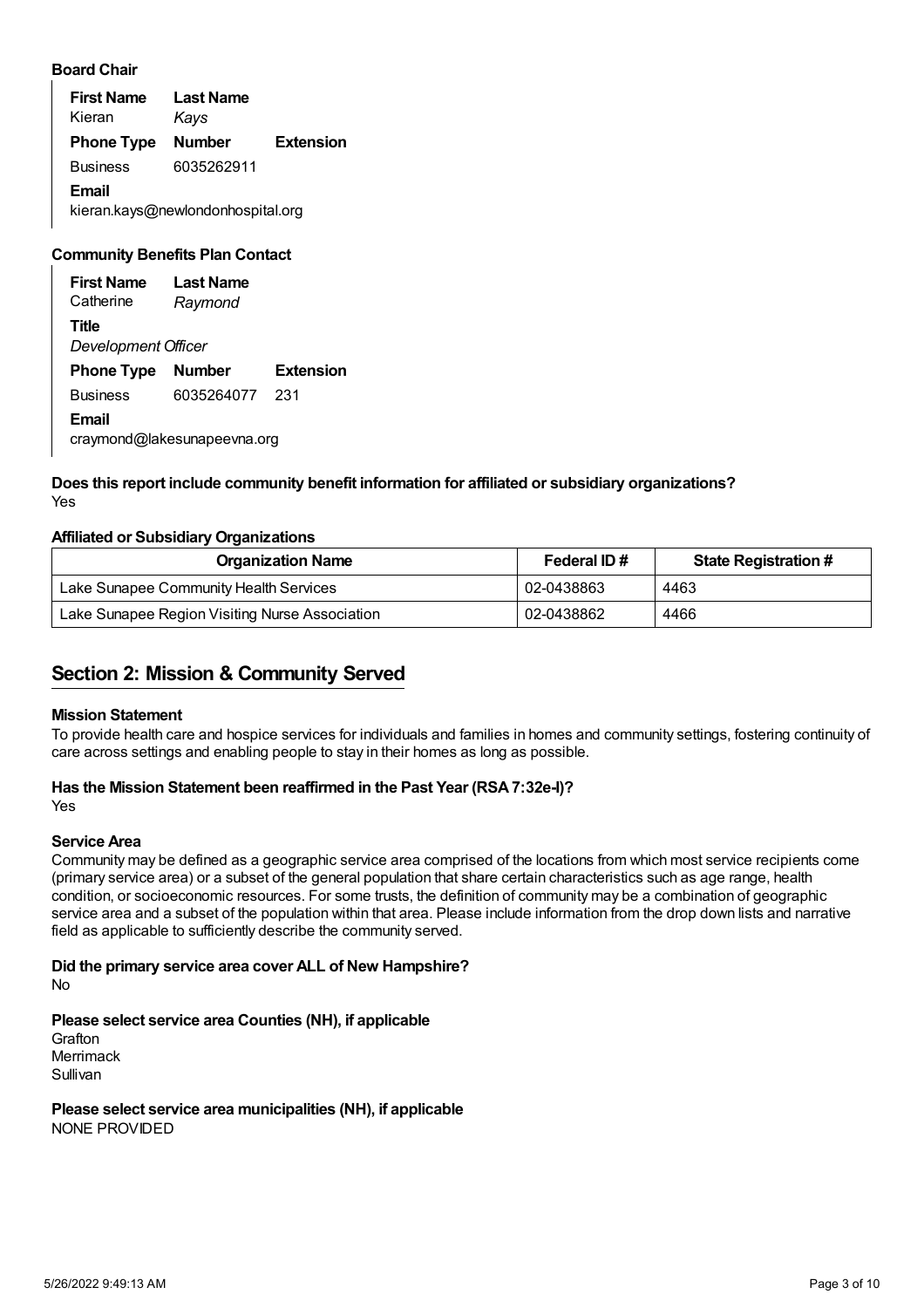#### **Service Population Description**

Lake Sunapee Region VNA & Hospice (trade name for Lake Sunapee Home Care and Hospice; abbreviated LSRVNA) provides services for all ages, newborns to the elderly, with the largest portion of our clients served age 65+. LSRVNA provides care in: Acworth, Andover, Bradford, Canaan, Charlestown, Claremont, Cornish, Croydon, Danbury, Dorchester, Enfield, Goshen, Grafton, Grantham, Hanover, Langdon, Lebanon, Lempster, Lyme, Newbury, New London, Newport, Orange, Plainfield, Salisbury, Springfield, Sunapee, Sutton, Unity, Warner, Washington, Wilmot. On any given day there are 625+ clients on service. Our team consists of about 180 staff and 80 volunteers. Field staff drive 625,000+ miles annually to deliver care. In the home setting we offer skilled medical care, private personal care (non-medical services) and hospice care. We also have a variety of community-based health clinics, education and support groups. LSRVNA accepts Medicare, Medicaid and a private insurances.

## <span id="page-3-0"></span>**Section 3.1: Community Needs Assessment**

In what year was the last community needs assessment conducted to assist in determining the activities to be included in the community benefit plan? (Please attach a copy of the needs assessment below if completed in the **past year)**

2021

## **Please attach a copy of the needs assessment if completed in the past year**

CHNA 2022.pdf - 05/09/2022 03:45 PM **Comment** NONE PROVIDED

Yes **Was the assessment conducted in conjunction with other health care charitable trusts in your community?**

## <span id="page-3-1"></span>**Section 3.2: Community Needs Assessment (1 of 1)**

#### **Area of Community Need / Concern**

16. Aging Population / Senior Services

Yes **Is the need identified in the Community Needs Assessment?**

No **Is the need addressed in the Health Care Charitable Trusts Community Benefit Plan?**

Please select the applicable Category or Categories of Community Benefit included in your plan associated with this **need.**

- 1: Financial Assistance
- 2.1: Medicaid
- 2.2: Other means-tested government programs
- A1: Community Health Education
- A2: Community-Based Clinical Services
- A3: Health Care Support Services
- A4: Other Community Health Improvement Services
- C9: Palliative Care
- E1: Cash Donations
- E3: In-Kind Assistance
- F3: Support Systems Enhancement
- F5: Leadership Development; Training for Community Members
- F7: Community Health Advocacy
- F6: Coalition Building

#### **Brief description of major strategies or activities to address this need (optional)** NONE PROVIDED

## <span id="page-3-2"></span>**Section 4: Community Benefit Activities**

#### **Optional Section 4 completion tool**

An optional MS Excel tool can be used to aid completion of this Section offline. Please click on the "Community Benefits Reporting Tool" link below, this will download the file to a suitable location. Once opened, refer to the "Worksheets" sheet at the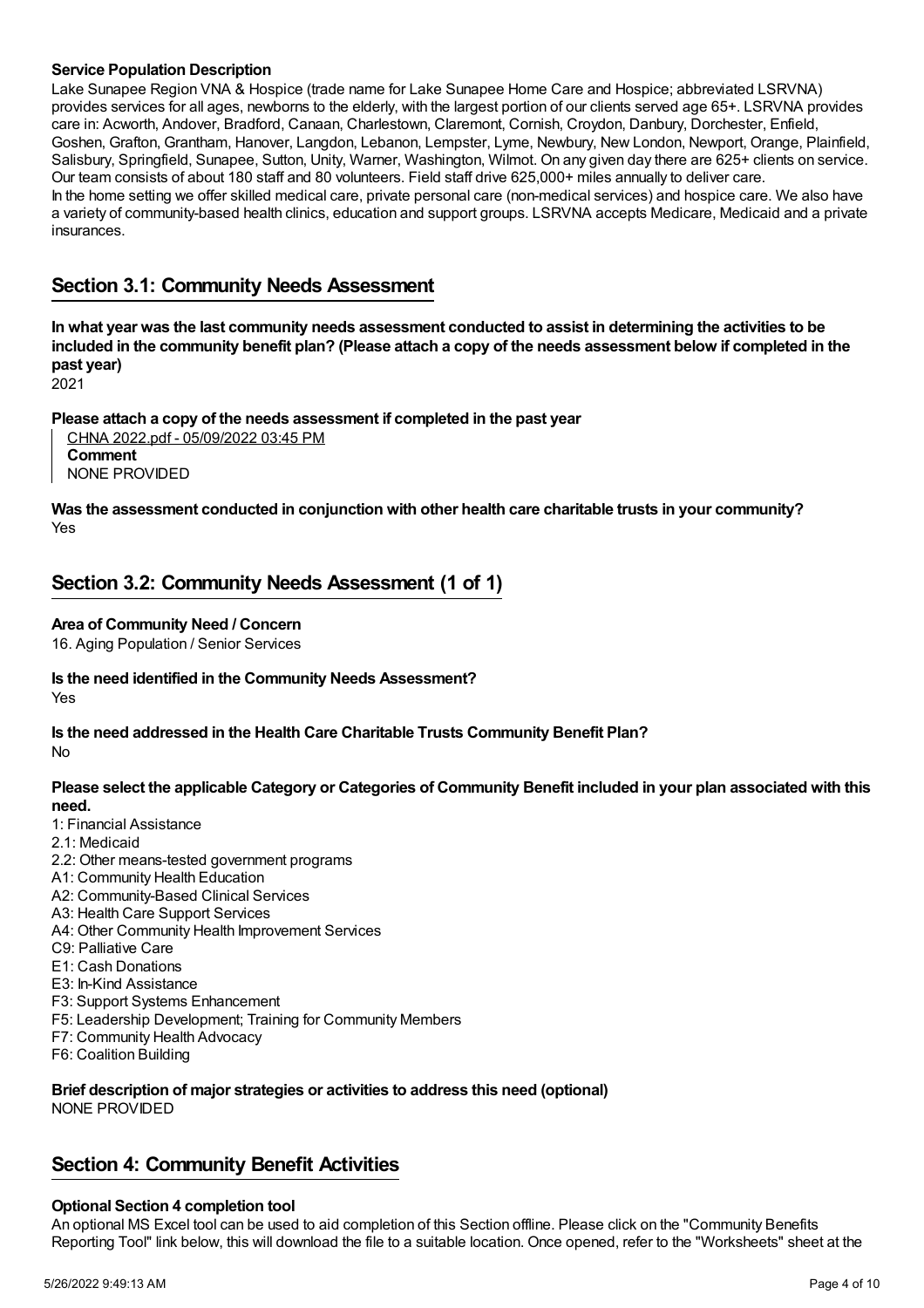bottom of the form. Numbers/dollar amounts can be calculated and will automatically populate into the appropriate fields of the "Section 4" sheet. These numbers can then be entered manually by you in the appropriate fields of this Section 4, below. Community Benefits Reporting [Worksheets](https://www.doj.nh.gov/charitable-trusts/documents/community-benefits-reporting-worksheets.xlsx)

## **Financial Assistance, Means-Tested Government Programs and Community Benefit Services**

#### **Total Functional Expenses for the Reporting Year (\$)** 11914684

#### **(1) Financial Assistance at cost (if using the optional Excel tool, refer to Worksheet 1)**

| (a) Number of<br>activities or<br>programs<br>(optional) | (b)<br><b>Persons</b><br>served<br>(optional) | (c) Total<br>community<br>benefit<br>expense (\$) | (d) Direct<br>offsetting<br>revenue<br>(\$) | (e) Net<br>community<br>benefit<br>$expense$ $($)$ | (f) Percent<br>of total<br>expense<br>(% ) | <b>Estimated expense of</b><br>activities projected for<br>the next Fiscal Year (\$) |
|----------------------------------------------------------|-----------------------------------------------|---------------------------------------------------|---------------------------------------------|----------------------------------------------------|--------------------------------------------|--------------------------------------------------------------------------------------|
| <b>NONE</b><br><b>PROVIDED</b>                           | <b>NONE</b><br><b>PROVIDED</b>                |                                                   |                                             | 0                                                  | $0\%$                                      |                                                                                      |

#### **(2) Medicaid (if using the optional Excel tool, refer to Worksheet 3, column A)**

| (a) Number of<br>activities or<br>programs<br>(optional) | (b)<br><b>Persons</b><br>served<br>(optional) | (c) Total<br>community<br>benefit<br>expense (\$) | (d) Direct<br>offsetting<br>revenue<br>$($ \$) | (e) Net<br>community<br>benefit<br>expense (\$) | (f) Percent<br>of total<br>expense<br>(%) | <b>Estimated expense of</b><br>activities projected for<br>the next Fiscal Year (\$) |
|----------------------------------------------------------|-----------------------------------------------|---------------------------------------------------|------------------------------------------------|-------------------------------------------------|-------------------------------------------|--------------------------------------------------------------------------------------|
| <b>NONE</b><br><b>PROVIDED</b>                           | 154                                           | 642872                                            | 417867                                         | 225005                                          | 1.9%                                      | 420000                                                                               |

#### (3) Costs of other means-tested government programs (if using the optional Excel tool, refer to Worksheet 3, column **B)**

| (a) Number of<br>activities or<br>programs<br>(optional) | (b)<br><b>Persons</b><br>served<br>(optional) | (c) Total<br>community<br>benefit<br>expense (\$) | (d) Direct<br>offsetting<br>revenue<br>(\$) | $(e)$ Net<br>community<br>benefit<br>expense (\$) | (f) Percent<br>of total<br>expense<br>$(\%)$ | <b>Estimated expense of</b><br>activities projected for<br>the next Fiscal Year (\$) |
|----------------------------------------------------------|-----------------------------------------------|---------------------------------------------------|---------------------------------------------|---------------------------------------------------|----------------------------------------------|--------------------------------------------------------------------------------------|
| <b>NONE</b><br><b>PROVIDED</b>                           | <b>NONE</b><br><b>PROVIDED</b>                |                                                   |                                             | 0                                                 | 0%                                           | U                                                                                    |

## **(4) Total Financial Assistance and Means-Tested Government Programs**

| (a) Number of $ $<br>activities or<br>programs | (b)<br><b>Persons</b><br>served | (c) Total<br>community<br>benefit<br>$expense$ $($)$ | (d) Direct<br>offsetting<br>revenue (\$) | (e) Net<br>community<br>benefit<br>expense (\$) | (f) Percent<br>of total<br>expense<br>(% ) | <b>Estimated expense of</b><br>activities projected for the<br>next Fiscal Year (\$) |
|------------------------------------------------|---------------------------------|------------------------------------------------------|------------------------------------------|-------------------------------------------------|--------------------------------------------|--------------------------------------------------------------------------------------|
|                                                | 154                             | 642872                                               | 417867                                   | 225005                                          | $.9\%$                                     | 420000                                                                               |

## **Community Benefit Services**

#### (5) Community health improvement services and community benefit operations (if using the optional Excel tool, refer **to Worksheet 4)**

| (a) Number of<br>activities or<br>programs<br>(optional) | (b)<br><b>Persons</b><br>served<br>(optional) | (c) Total<br>community<br>benefit<br>expense (\$) | (d) Direct<br>offsetting<br>revenue<br>$($ \$) | (e) Net<br>community<br>benefit<br>expense (\$) | (f) Percent<br>of total<br>expense<br>(% ) | <b>Estimated expense of</b><br>activities projected for<br>the next Fiscal Year (\$) |
|----------------------------------------------------------|-----------------------------------------------|---------------------------------------------------|------------------------------------------------|-------------------------------------------------|--------------------------------------------|--------------------------------------------------------------------------------------|
|                                                          | <b>NONE</b><br><b>PROVIDED</b>                | 44870                                             | 10804                                          | 34066                                           | 0.3%                                       | 47114                                                                                |

## **(6) Health professions education (if using the optional Excel tool, refer to Worksheet 5)**

| (a) Number of<br>activities or<br>programs<br>(optional) | (b)<br><b>Persons</b><br>served<br>(optional) | (c) Total<br>community<br>benefit<br>expense (\$) | (d) Direct<br>offsetting<br>revenue<br>$($ \$) | (e) Net<br>community<br>benefit<br>expense (\$) | (f) Percent<br>of total<br>expense<br>(%) | <b>Estimated expense of</b><br>activities projected for<br>the next Fiscal Year (\$) |
|----------------------------------------------------------|-----------------------------------------------|---------------------------------------------------|------------------------------------------------|-------------------------------------------------|-------------------------------------------|--------------------------------------------------------------------------------------|
|                                                          | 39                                            | 3180                                              |                                                | 3180                                            | $0\%$                                     | 3498                                                                                 |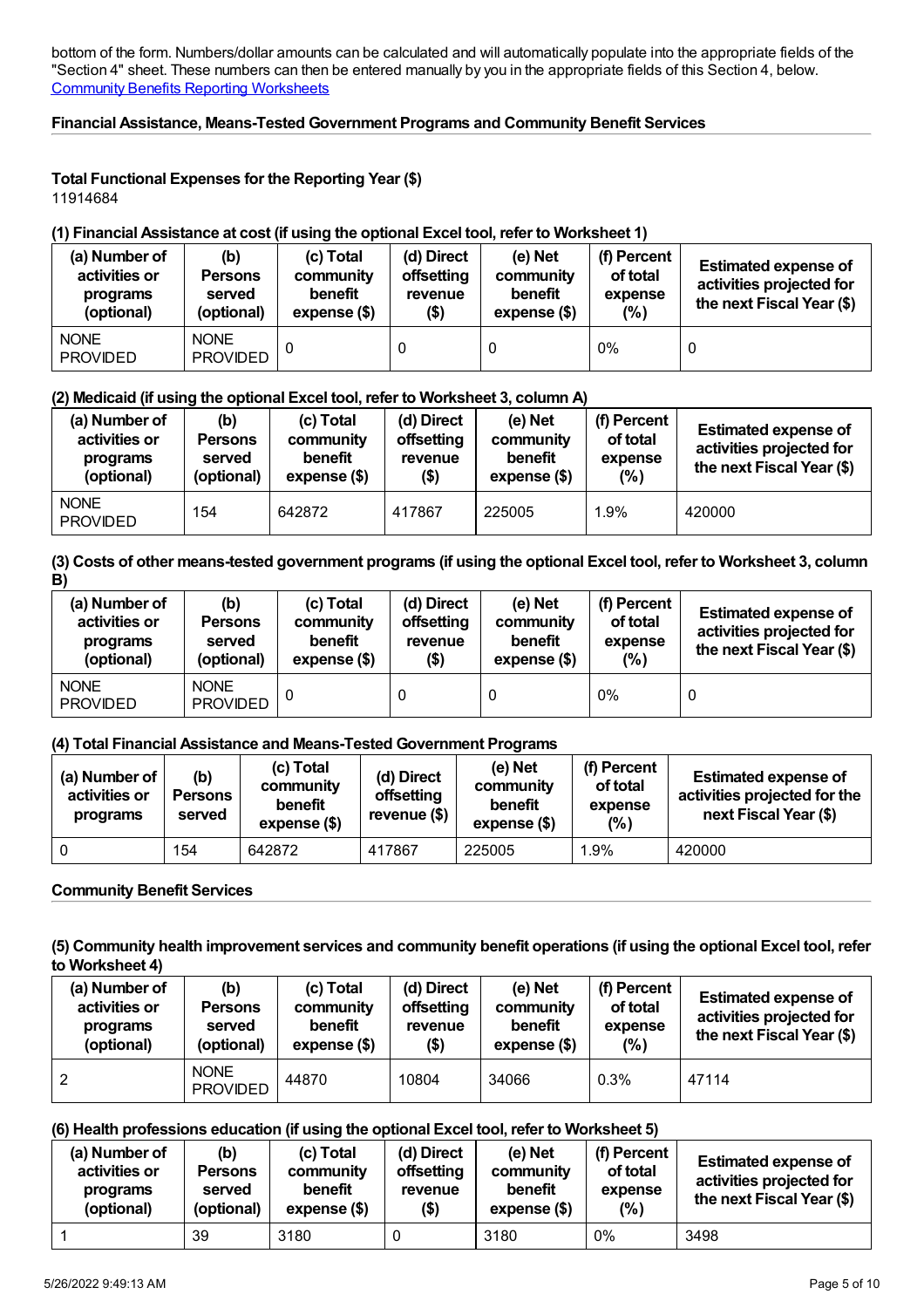## **(7) Subsidized health services (if using the optional Excel tool, refer to Worksheet 6)**

| (a) Number of<br>activities or<br>programs<br>(optional) | (b)<br><b>Persons</b><br>served<br>(optional) | (c) Total<br>community<br>benefit<br>$expense$ (\$) | (d) Direct<br>offsetting<br>revenue<br>$($ \$) | (e) Net<br>community<br>benefit<br>expense (\$) | (f) Percent<br>of total<br>expense<br>(% ) | <b>Estimated expense of</b><br>activities projected for<br>the next Fiscal Year (\$) |
|----------------------------------------------------------|-----------------------------------------------|-----------------------------------------------------|------------------------------------------------|-------------------------------------------------|--------------------------------------------|--------------------------------------------------------------------------------------|
|                                                          | 183                                           | 144039                                              | 35973                                          | 108066                                          | 0.9%                                       | 151241                                                                               |

## **(8) Research (if using the optional Excel tool, refer to Worksheet 7)**

| (a) Number of<br>activities or<br>programs<br>(optional) | (b)<br><b>Persons</b><br>served<br>(optional) | (c) Total<br>community<br>benefit<br>expense (\$) | (d) Direct<br>offsetting<br>revenue<br>$($ \$) | $(e)$ Net<br>community<br>benefit<br>expense (\$) | (f) Percent<br>of total<br>expense<br>(% ) | <b>Estimated expense of</b><br>activities projected for<br>the next Fiscal Year (\$) |
|----------------------------------------------------------|-----------------------------------------------|---------------------------------------------------|------------------------------------------------|---------------------------------------------------|--------------------------------------------|--------------------------------------------------------------------------------------|
| <b>NONE</b><br><b>PROVIDED</b>                           | <b>NONE</b><br><b>PROVIDED</b>                |                                                   |                                                | 0                                                 | 0%                                         | 0                                                                                    |

## (9) Cash and in-kind contributions for community benefit (if using the optional Excel tool, refer to Worksheet 8)

| (a) Number of<br>activities or<br>programs<br>(optional) | (b)<br><b>Persons</b><br>served<br>(optional) | (c) Total<br>community<br>benefit<br>expense (\$) | (d) Direct<br>offsetting<br>revenue<br>\$) | (e) Net<br>community<br>benefit<br>expense (\$) | (f) Percent<br>of total<br>expense<br>(% ) | <b>Estimated expense of</b><br>activities projected for<br>the next Fiscal Year (\$) |
|----------------------------------------------------------|-----------------------------------------------|---------------------------------------------------|--------------------------------------------|-------------------------------------------------|--------------------------------------------|--------------------------------------------------------------------------------------|
|                                                          | <b>NONE</b><br><b>PROVIDED</b>                | 10840                                             |                                            | 10840                                           | $0.1\%$                                    | 11924                                                                                |

## **(10) Total Other Benefits**

| (a) Number of<br>activities or<br>programs | (b)<br><b>Persons</b><br>served | (c) Total<br>community<br>benefit<br>$expense$ $($)$ | (d) Direct<br>offsetting<br>revenue (\$) | (e) Net<br>community<br>benefit<br>$expense$ (\$) | (f) Percent<br>of total<br>expense<br>(%) | <b>Estimated expense of</b><br>activities projected for the<br>next Fiscal Year (\$) |
|--------------------------------------------|---------------------------------|------------------------------------------------------|------------------------------------------|---------------------------------------------------|-------------------------------------------|--------------------------------------------------------------------------------------|
| 6                                          | 222                             | 202929                                               | 46777                                    | 156152                                            | 1.3%                                      | 213777                                                                               |

## **Total**

## **(11) Totals**

| (a) Number of<br>activities or<br>programs | (b)<br><b>Persons</b><br>served | (c) Total<br>community<br>benefit<br>expense (\$) | (d) Direct<br>offsetting<br>revenue $($)$ | (e) Net<br>community<br>benefit<br>expense (\$) | (f) Percent<br>of total<br>expense<br>(%) | <b>Estimated expense of</b><br>activities projected for the<br>next Fiscal Year (\$) |
|--------------------------------------------|---------------------------------|---------------------------------------------------|-------------------------------------------|-------------------------------------------------|-------------------------------------------|--------------------------------------------------------------------------------------|
| 6                                          | 376                             | 845801                                            | 464644                                    | 381157                                          | 3.2%                                      | \$633777                                                                             |

# <span id="page-5-0"></span>**Section 5: Community Building Activities**

**Total expense (\$; entered at top of Section 4)** 11914684

## **(1) Physical improvements and housing**

| (a) Number of          | (b) Persons                    | (c) Total         | (d) Direct    | (e) Net community | (f) Percent of |
|------------------------|--------------------------------|-------------------|---------------|-------------------|----------------|
| activities or programs | served                         | community benefit | offsetting    | benefit expense   | total expense  |
| (optional)             | (optional)                     | expense (\$)      | revenue $($)$ | (\$)              | (% )           |
| NONE PROVIDED          | <b>NONE</b><br><b>PROVIDED</b> |                   |               |                   | 0%             |

## **(2) Economic development**

| (a) Number of          | (b) Persons | (c) Total         | (d) Direct     | (e) Net community | (f) Percent of |
|------------------------|-------------|-------------------|----------------|-------------------|----------------|
| activities or programs | served      | community benefit | offsetting     | benefit expense   | total expense  |
| (optional)             | (optional)  | expense (\$)      | revenue $(\$)$ | (\$)              | (% )           |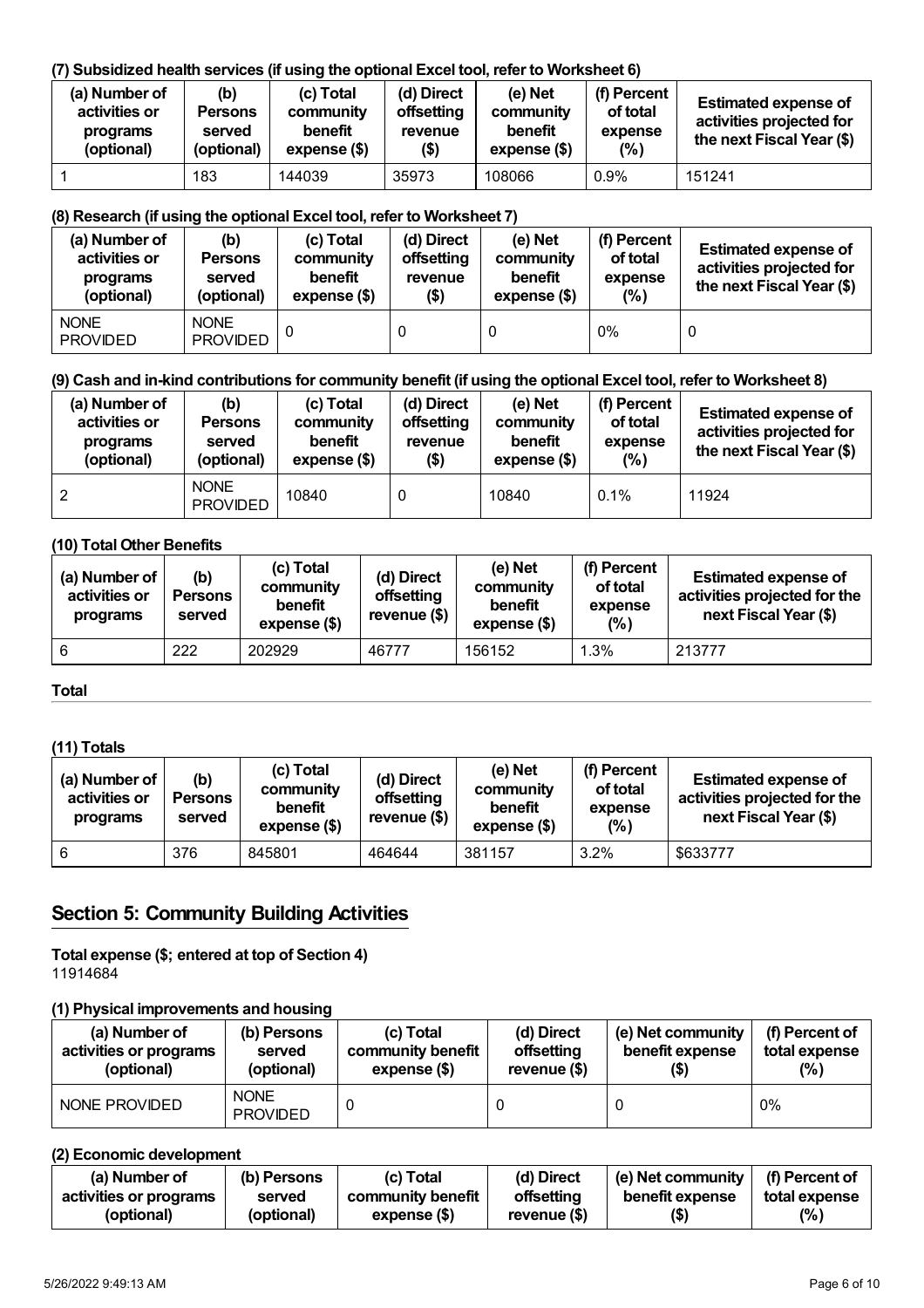| (a) Number of          | (b) Persons                    | (c) Total         | (d) Direct    | (e) Net community | (f) Percent of |
|------------------------|--------------------------------|-------------------|---------------|-------------------|----------------|
| activities or programs | served                         | community benefit | offsetting    | benefit expense   | total expense  |
| (optional)             | (optional)                     | expense (\$)      | revenue $($)$ | (\$)              | (%)            |
| NONE PROVIDED          | <b>NONE</b><br><b>PROVIDED</b> |                   |               |                   | $0\%$          |

## **(3) Community support**

| (a) Number of          | (b) Persons | (c) Total         | (d) Direct    | (e) Net community | (f) Percent of |
|------------------------|-------------|-------------------|---------------|-------------------|----------------|
| activities or programs | served      | community benefit | offsetting    | benefit expense   | total expense  |
| (optional)             | (optional)  | expense (\$)      | revenue $($)$ | (\$)              | $(\%)$         |
|                        | 200         | 16179             |               | 16179             | 0.1%           |

## **(4) Environmental improvements**

| (a) Number of<br>activities or programs<br>(optional) | (b) Persons<br>served<br>(optional) | (c) Total<br>community benefit<br>expense (\$) | (d) Direct<br>offsetting<br>revenue $($)$ | (e) Net community<br>benefit expense | (f) Percent of<br>total expense<br>(% ) |
|-------------------------------------------------------|-------------------------------------|------------------------------------------------|-------------------------------------------|--------------------------------------|-----------------------------------------|
| NONE PROVIDED                                         | <b>NONE</b><br><b>PROVIDED</b>      |                                                |                                           |                                      | $0\%$                                   |

## **(5) Leadership development and training for community members**

| (a) Number of          | (b) Persons | (c) Total         | (d) Direct    | (e) Net community | (f) Percent of |
|------------------------|-------------|-------------------|---------------|-------------------|----------------|
| activities or programs | served      | community benefit | offsetting    | benefit expense   | total expense  |
| (optional)             | (optional)  | expense (\$)      | revenue $($)$ | (\$)              | $(\%)$         |
|                        | 30          | 3720              |               | 3720              | 0%             |

## **(6) Coalition building**

| (a) Number of<br>activities or programs<br>(optional) | (b) Persons<br>served<br>(optional) | (c) Total<br>community benefit<br>expense (\$) | (d) Direct<br>offsetting<br>revenue $($)$ | (e) Net community<br>benefit expense | (f) Percent of<br>total expense<br>$(\%)$ |
|-------------------------------------------------------|-------------------------------------|------------------------------------------------|-------------------------------------------|--------------------------------------|-------------------------------------------|
| <sub>5</sub>                                          | <b>NONE</b><br><b>PROVIDED</b>      | 6745                                           |                                           | 6745                                 | 0.1%                                      |

## **(7) Community health improvement advocacy**

| (a) Number of          | (b) Persons                    | (c) Total         | (d) Direct    | (e) Net community | (f) Percent of |
|------------------------|--------------------------------|-------------------|---------------|-------------------|----------------|
| activities or programs | served                         | community benefit | offsetting    | benefit expense   | total expense  |
| (optional)             | (optional)                     | expense (\$)      | revenue $($)$ | (\$)              | $(\%)$         |
|                        | <b>NONE</b><br><b>PROVIDED</b> | 24131             |               | 24131             | 0.2%           |

## **(8) Workforce development**

| (a) Number of<br>activities or programs<br>(optional) | (b) Persons<br>served<br>(optional) | (c) Total<br>community benefit<br>expense (\$) | (d) Direct<br>offsetting<br>revenue $($)$ | (e) Net community<br>benefit expense | (f) Percent of<br>total expense<br>$(\%)$ |
|-------------------------------------------------------|-------------------------------------|------------------------------------------------|-------------------------------------------|--------------------------------------|-------------------------------------------|
| NONE PROVIDED                                         | <b>NONE</b><br><b>PROVIDED</b>      |                                                |                                           |                                      | $0\%$                                     |

## **(9) Other**

| (a) Number of          | (b) Persons                    | (c) Total         | (d) Direct    | (e) Net community | (f) Percent of |
|------------------------|--------------------------------|-------------------|---------------|-------------------|----------------|
| activities or programs | served                         | community benefit | offsetting    | benefit expense   | total expense  |
| (optional)             | (optional)                     | expense (\$)      | revenue $($)$ | (\$)              | $(\%)$         |
| NONE PROVIDED          | <b>NONE</b><br><b>PROVIDED</b> |                   |               |                   | 0%             |

#### **Total**

**(10) Totals**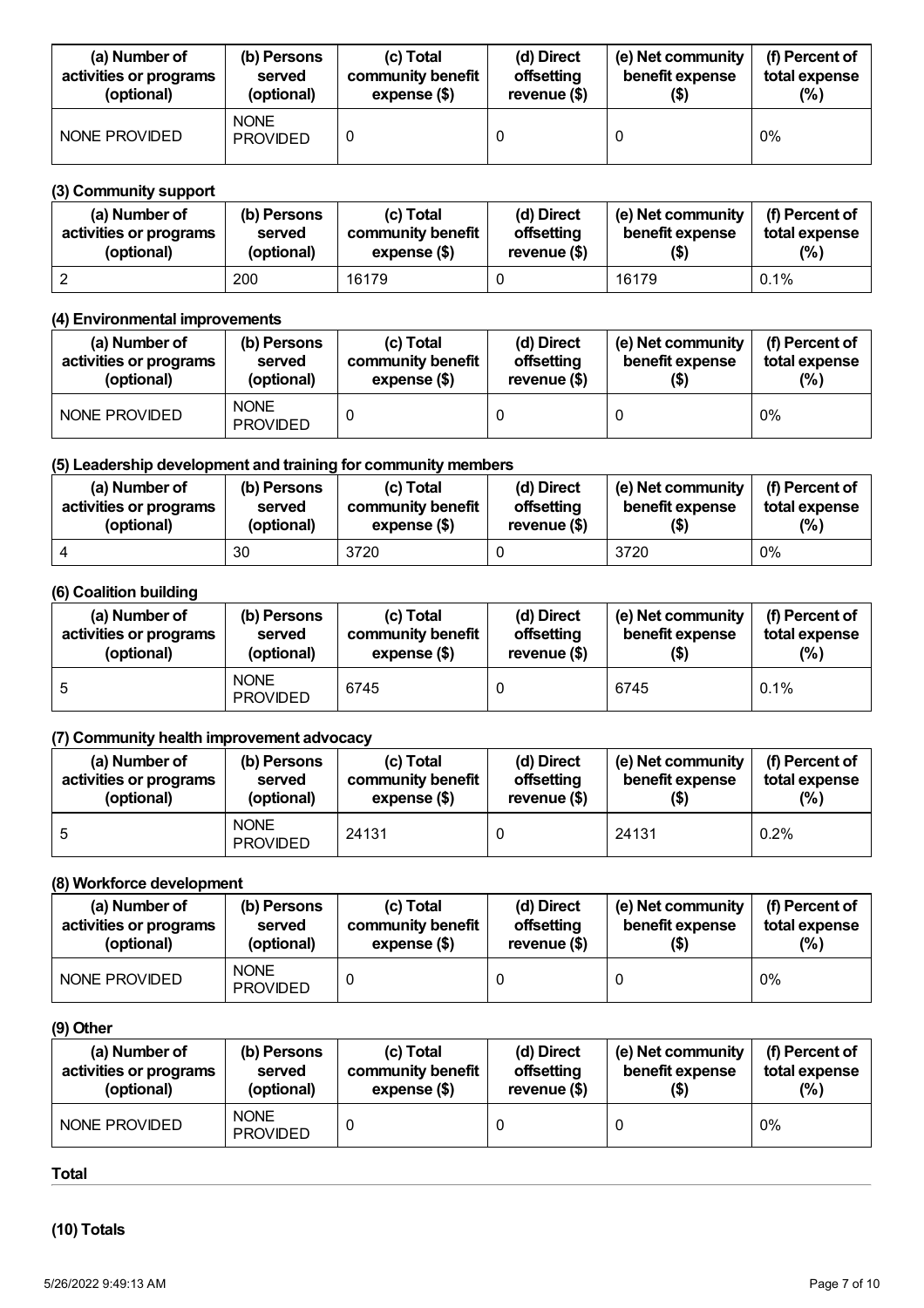| (a) Number of<br>activities or<br>programs | (b)<br><b>Persons</b><br>served | (c) Total community<br>benefit expense (\$) | (d) Direct<br>offsetting<br>revenue (\$) | (e) Net community<br>benefit expense (\$) | (f) Percent of<br>total expense<br>(%) |
|--------------------------------------------|---------------------------------|---------------------------------------------|------------------------------------------|-------------------------------------------|----------------------------------------|
| 16                                         | 230                             | 50775                                       |                                          | 50775                                     | 0.4%                                   |

## <span id="page-7-0"></span>**Section 6: Medicare**

**Enter total revenue received fromMedicare (\$ -- including DSH and IME)** 8107358

**Enter Medicare allowable costs of care relating to payments specified above (\$)** 7134475

**Medicare surplus (shortfall)** \$972883

Describe the extent to which any shortfall reported above should be treated as community benefit. Please also **describe the costing methodology or source used to determine the amount reported above.** NONE PROVIDED

Cost accounting system Describe the costing methodology or source used to determine the amount reported above. Please check the boxes **below that describe the method used:**

## <span id="page-7-1"></span>**Section 7: Summary Financial Measures**

**Gross Receipts fromOperations (\$)** 11759844

**Net operating costs (\$)** 11914684

**Ratio of gross receipts fromoperations to net operating costs** 0.987

**Unreimbursed Community Benefit Costs**

**Financial Assistance and Means-Tested Government Programs (\$)** 225005

**Other Community Benefit Costs (\$)** 156152

**Community Building Activities (\$)** 50775

**Total Unreimbursed Community Benefit Expenses (\$)** 431932

**Net community benefit costs as a percent of net operating costs (%)** 3.63%

**Other Community Benefits (optional)**

**Leveraged Revenue for Community Benefit Activities (\$)** 192700

**Medicare Shortfall (\$)** \$972883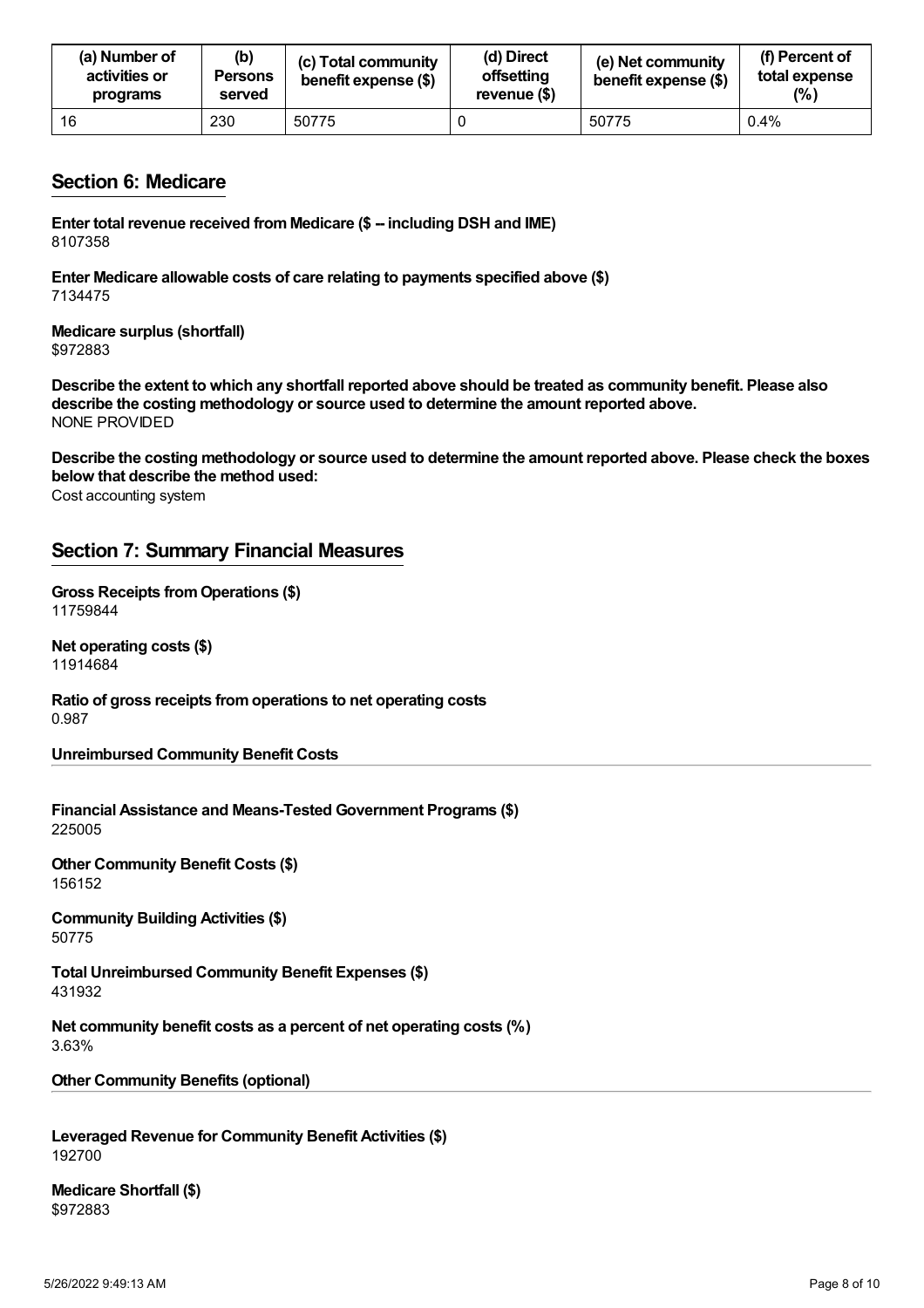# <span id="page-8-0"></span>**Section 8: Community Engagement in the Community Benefits Process**

| <b>Please list below</b>                                                                                      |                                   |                                  |                                   |                                            |  |
|---------------------------------------------------------------------------------------------------------------|-----------------------------------|----------------------------------|-----------------------------------|--------------------------------------------|--|
| <b>Community Organizations, Local Government</b><br><b>Officials and other Representatives of the Public:</b> | <b>Indentification</b><br>of Need | <b>Prioritization</b><br>of Need | <b>Development</b><br>of the Plan | Commented<br>on<br><b>Proposed</b><br>Plan |  |
| Residents of service area towns                                                                               | Yes                               | Yes                              | <b>No</b>                         | <b>No</b>                                  |  |
| Selectmen and Town Leaders                                                                                    | Yes                               | Yes                              | <b>No</b>                         | <b>No</b>                                  |  |
| <b>Business Leaders</b>                                                                                       | Yes                               | Yes                              | <b>No</b>                         | <b>No</b>                                  |  |
| Nonprofit Leaders                                                                                             | Yes                               | Yes                              | <b>No</b>                         | <b>No</b>                                  |  |

## **Please provide a description of the methods used to solicit community input on community needs:**

Methods employed in the assessment: surveys of community residents through direct mail, social media, community health clinics, email distribution and website links. A direct email survey of community leaders representing multiple sectors, a set of 10 community discussion groups/forums engaging specific targeted audiences and convened throughout the region, a set of available population demographics and health status indicators. We worked in collaboration with a team of representatives from: DHMC, New London Hospital, Alice Peck Day Hospital, Valley Regional Healthcare, Mt. Ascutney Hospital and Visiting Nurse and Hospice of VT and NH. Consulting guidance was provided by NH Community Health Institute/JSI. Primary goals of the assessment process: better understand health-related issues impacting the well-being of area residents 2. inform community health improvement plans, partnerships and initiatives for enhanced access and wellness.

## <span id="page-8-1"></span>**Section 9: Charity Care Compliance**

No **The valuation of charity does not include any bad debt, receivables or revenue.**

**Awritten charity care policy is available to the public.**

Yes

**Any individual can apply for charity care.**

Yes

Yes **Any applicant will receive a prompt decision on eligibility and amount of charity care offered.**

**Notice of the charity care policy is posted in lobbies.**

Yes

N/A **Notice of the policy is posted in waiting rooms.**

Yes **Notice of the policy is posted in other public areas of our facilities.**

Yes **Notice of the charity care policy is given to recipients who are served in their home.**

# <span id="page-8-2"></span>**Section 10: Certification Contact**

## **Name of Person Submitting the Community Benefits Report**

**First Name Catherine Last Name** *Raymond* **Title** *Development Officer* **Email** craymond@lakesunapeevna.org

## **NHCT-31 (December 2020)**